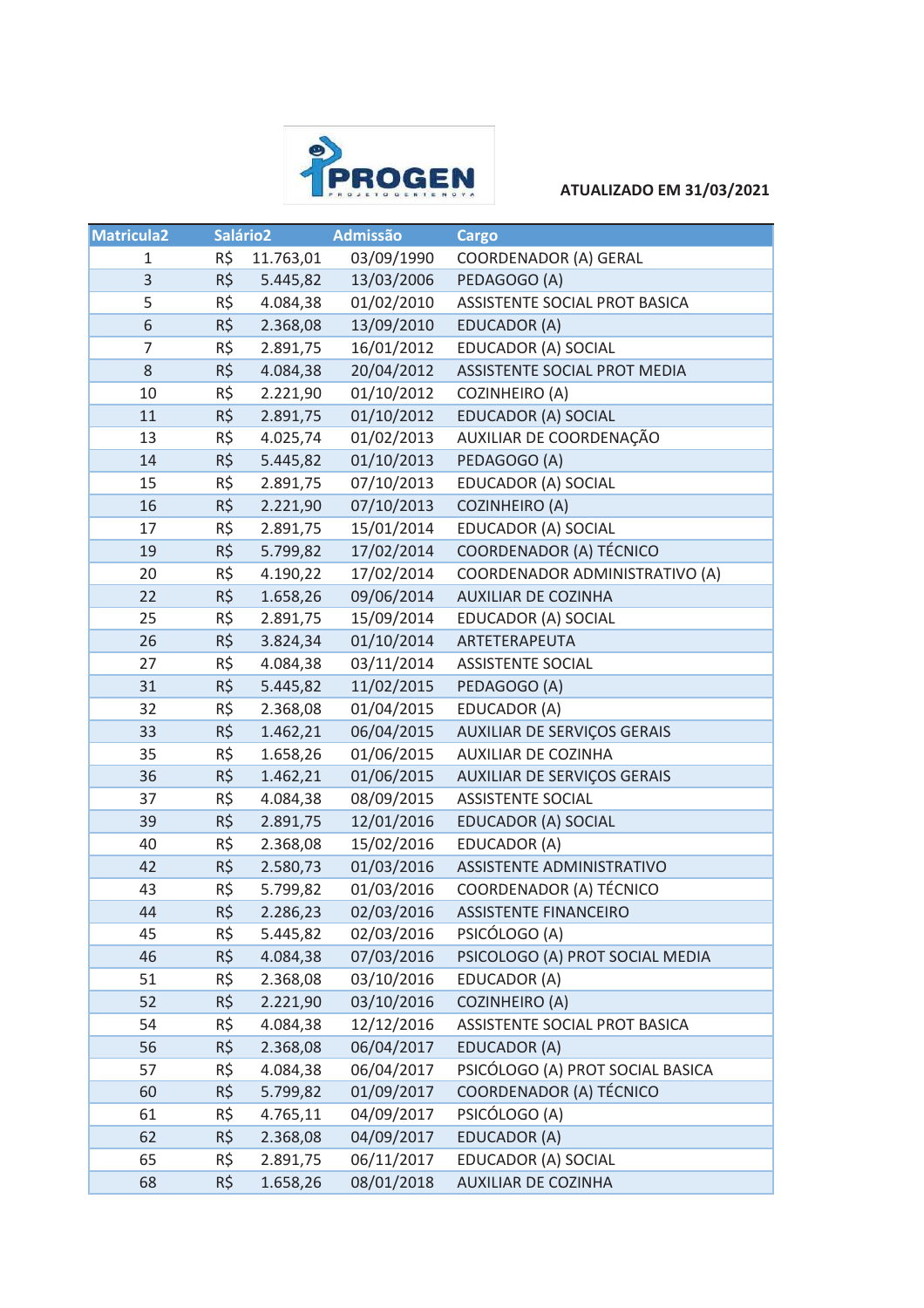| 69  | R\$       | 4.084,38 | 15/01/2018 | <b>ASSISTENTE SOCIAL</b>           |
|-----|-----------|----------|------------|------------------------------------|
| 73  | $R\sharp$ | 2.891,75 | 15/02/2018 | EDUCADOR (A) SOCIAL                |
| 74  | R\$       | 2.891,75 | 04/02/2019 | EDUCADOR (A) SOCIAL                |
| 76  | $R\zeta$  | 2.891,75 | 01/03/2018 | <b>EDUCADOR (A) SOCIAL</b>         |
| 77  | R\$       | 2.891,75 | 01/03/2018 | EDUCADOR (A) SOCIAL                |
| 78  | R\$       | 2.891,75 | 15/03/2018 | <b>EDUCADOR (A) SOCIAL</b>         |
| 79  | R\$       | 2.368,08 | 02/04/2018 | EDUCADOR (A)                       |
| 80  | R\$       | 1.658,26 | 02/04/2018 | AUXILIAR DE COZINHA                |
| 83  | R\$       | 6.727,50 | 17/04/2018 | COORDENADOR (A) DE ATIVIDADES      |
| 86  | R\$       | 1.462,21 | 21/08/2018 | <b>AUXILIAR DE SERVIÇOS GERAIS</b> |
| 91  | R\$       | 2.107,85 | 03/12/2018 | AUXILIAR ADMINISTRATIVO            |
| 92  | R\$       | 5.799,82 | 14/01/2019 | COORDENADOR (A) TÉCNICO            |
| 96  | R\$       | 2.891,75 | 19/02/2019 | EDUCADOR (A) SOCIAL                |
| 97  | R\$       | 4.084,38 | 11/03/2019 | <b>ASSISTENTE SOCIAL</b>           |
| 98  | R\$       | 4.084,38 | 11/03/2019 | <b>ASSISTENTE SOCIAL</b>           |
| 99  | R\$       | 2.368,08 | 11/03/2019 | EDUCADOR (A)                       |
| 100 | R\$       | 5.445,82 | 01/04/2019 | PSICÓLOGO (A)                      |
| 101 | R\$       | 1.462,21 | 22/04/2019 | AUXILIAR DE SERVIÇOS GERAIS        |
| 103 | R\$       | 2.891,75 | 20/05/2019 | EDUCADOR (A) SOCIAL                |
| 104 | $R\zeta$  | 2.891,75 | 20/05/2019 | EDUCADOR (A) SOCIAL                |
| 105 | R\$       | 2.891,75 | 27/05/2019 | EDUCADOR (A) SOCIAL                |
| 109 | R\$       | 2.891,75 | 22/07/2019 | EDUCADOR (A) SOCIAL                |
| 110 | R\$       | 2.891,75 | 22/07/2019 | EDUCADOR (A) SOCIAL                |
| 112 | R\$       | 4.084,38 | 02/09/2019 | <b>ASSISTENTE SOCIAL</b>           |
| 114 | R\$       | 5.445,82 | 16/09/2019 | PSICÓLOGO (A)                      |
| 117 | R\$       | 2.368,08 | 01/10/2019 | EDUCADOR (A)                       |
| 118 | R\$       | 1.658,26 | 14/10/2019 | AUXILIAR DE COZINHA                |
| 123 | R\$       | 2.891,75 | 25/11/2019 | <b>EDUCADOR (A) SOCIAL</b>         |
| 125 | R\$       | 1.658,26 | 09/12/2019 | <b>AUXILIAR DE COZINHA</b>         |
| 126 | R\$       | 1.462,21 | 09/12/2019 | AUXILIAR DE SERVIÇOS GERAIS        |
| 127 | R\$       | 2.580,73 | 16/12/2019 | ASSISTENTE ADMINISTRATIVO          |
| 129 | R\$       | 1.462,21 | 18/12/2019 | AUXILIAR DE SERVIÇOS GERAIS        |
| 130 | R\$       | 2.891,75 | 13/01/2020 | EDUCADOR (A) SOCIAL                |
| 131 | R\$       | 2.168,80 | 03/02/2020 | <b>EDUCADOR (A) SOCIAL</b>         |
| 132 | R\$       | 2.891,75 | 05/02/2020 | EDUCADOR (A) SOCIAL                |
| 133 | R\$       | 4.084,38 | 13/04/2020 | <b>ASSISTENTE SOCIAL</b>           |
| 134 | R\$       | 4.084,38 | 13/04/2020 | PSICOLOGO (A) PROT SOCIAL MEDIA    |
| 135 | R\$       | 4.084,38 | 13/04/2020 | PSICOLOGO (A) PROT SOCIAL MEDIA    |
| 136 | R\$       | 1.871,42 | 13/04/2020 | <b>MOTORISTA</b>                   |
| 140 | R\$       | 4.084,38 | 01/07/2020 | PSICOLOGO (A)                      |
| 141 | R\$       | 2.107,85 | 01/07/2020 | AUXILIAR ADMINISTRATIVO            |
| 143 | $R\zeta$  | 2.368,08 | 03/08/2020 | EDUCADOR (A)                       |
| 144 | R\$       | 1.871,42 | 12/08/2020 | <b>MOTORISTA</b>                   |
| 146 | R\$       | 2.368,08 | 01/09/2020 | EDUCADOR (A)                       |
| 147 | R\$       | 2.072,07 | 01/09/2020 | EDUCADOR (A)                       |
| 148 | R\$       | 2.891,75 | 01/09/2020 | EDUCADOR (A) SOCIAL                |
| 149 | R\$       | 2.891,75 | 01/09/2020 | EDUCADOR (A) SOCIAL                |
| 150 | $R\zeta$  | 1.279,44 | 01/09/2020 | <b>AUXILIAR DE SERVIÇOS GERAIS</b> |